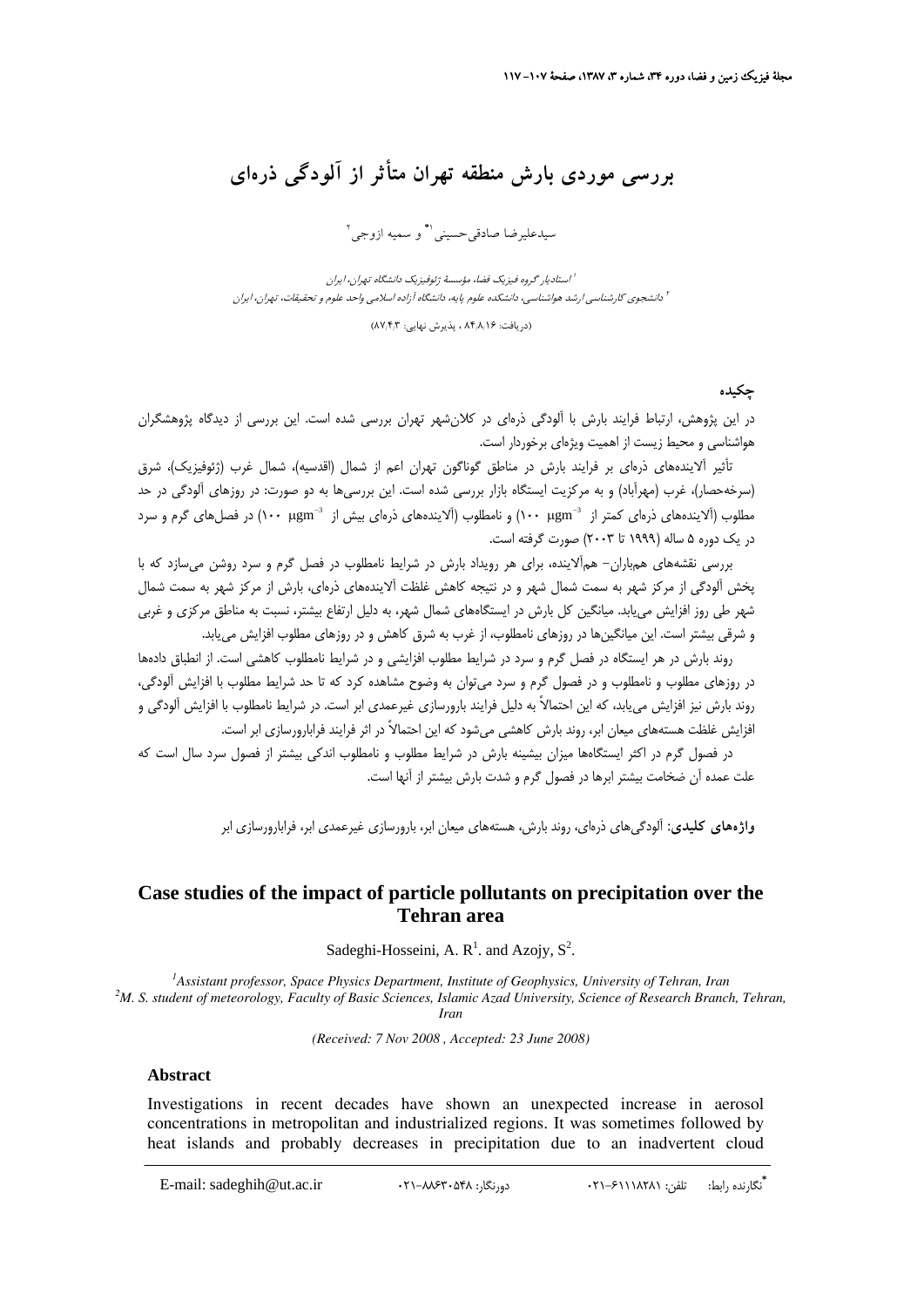Particle pollutants act like small cloud condensation nuclei in which they form large collections of small droplets in cloud. Collision coalescence efficiency of tiny droplets is decreased and the following formation of rain drops elapsed. In a similar way in mixed clouds the formation of ice crystal precipitation due to a reduction in the accretion aggregation the process of small crystals was dilating.

The relationship between precipitation and particle pollutants in Tehran as a metropolitan area has been investigated. This study plays an important role for meteorologists and environmental researchers.

The influence of particle pollutanst on the precipitation process in various regions of Tehran including northeast (Aghdasie), northwest (Geophysics), east (Sorkhe hesar), west (Mehr Abad) and the center (Bazaar) has been studied .These investigations have been carried out in two ways: desirable days (particle pollutants less than  $100 \mu \text{gm}^{-3}$ ) and undesirable days (particle pollutants more than  $200 \,\mu\text{g} \text{m}^{-3}$ ) in warm and cold seasons over a period of 5 years (1999-2003).

The analysis of isohypse/particle pollutant isograms in undesirable conditions for each precipitation event shows that in both warm and cold seasons the amount of precipitation during the day increases from downtown toward the north of the city, due to the decrease of particle pollutant concentrations.

The average of precipitation in the northern stations is higher than the central, western and eastern stations due to their higher elevations. This average on undesirable days decreases from West to east and increases on desirable days. The precipitation trend increases for all stations in desirable conditions in warm and cold seasons and decreases in undesirable conditions.

A study of all data on desirable and undesirable days in cold and warm seasons shows that, in desirable conditions the precipitation trends increase, probably due to inadvertent cloud seeding. In undesirable conditions due to an increase in particle pollutants as cloud condensation nuclei (CCN), the precipitation trends decrease probably due to cloud over seeding.

A majority of stations in the warm season shows that the maximum value of precipitation on desirable and undesirable days is slightly more than its value in the cold season, mainly due to the greater thickness of clouds and more precipitation intensity than in warm the season.

**Key word:** Particle pollutants, Precipitation trend, Cloud condensation nuclei (CCN), Inadvertent cloud seeding, Cloud over seeding

ساختند، نخستين پژوهش از اين دست است. نتايج اين بررسي ها در مجله هواشناسي كاربردي ( Journal of Meteorology Applied (درج شد. در اكثر اين پژوهشها تغيير اقليم مناطق شهري نسبت به حومه از نظر دما، تابش، رطوبت و بارش در دوران قبل از صنعتي شدن و بعد از آن مورد بررسي قرار گرفته است. طبق بررسيهاي صورت گرفته در چند دهه اخير،

بررسي تركيب هواي كلانشهرها و مقايسه آن با حومه و مناطق كمجمعيت در نيم قرن اخير به سرعت گسترش يافته است، به گونهاي كه بررسيهاي زيادي در اين مورد در مجلهها و كتابها به چشم ميخورد. اين تحقيقات اغلب در كشورهاي صنعتي اروپا و امريكا صورت گرفته است. طرح جهاني مترومكس (Metromex (كه چنگنون در سال 1979 و آكرمن و همكاران در 1978 آن را عملي

**1 مقدمه**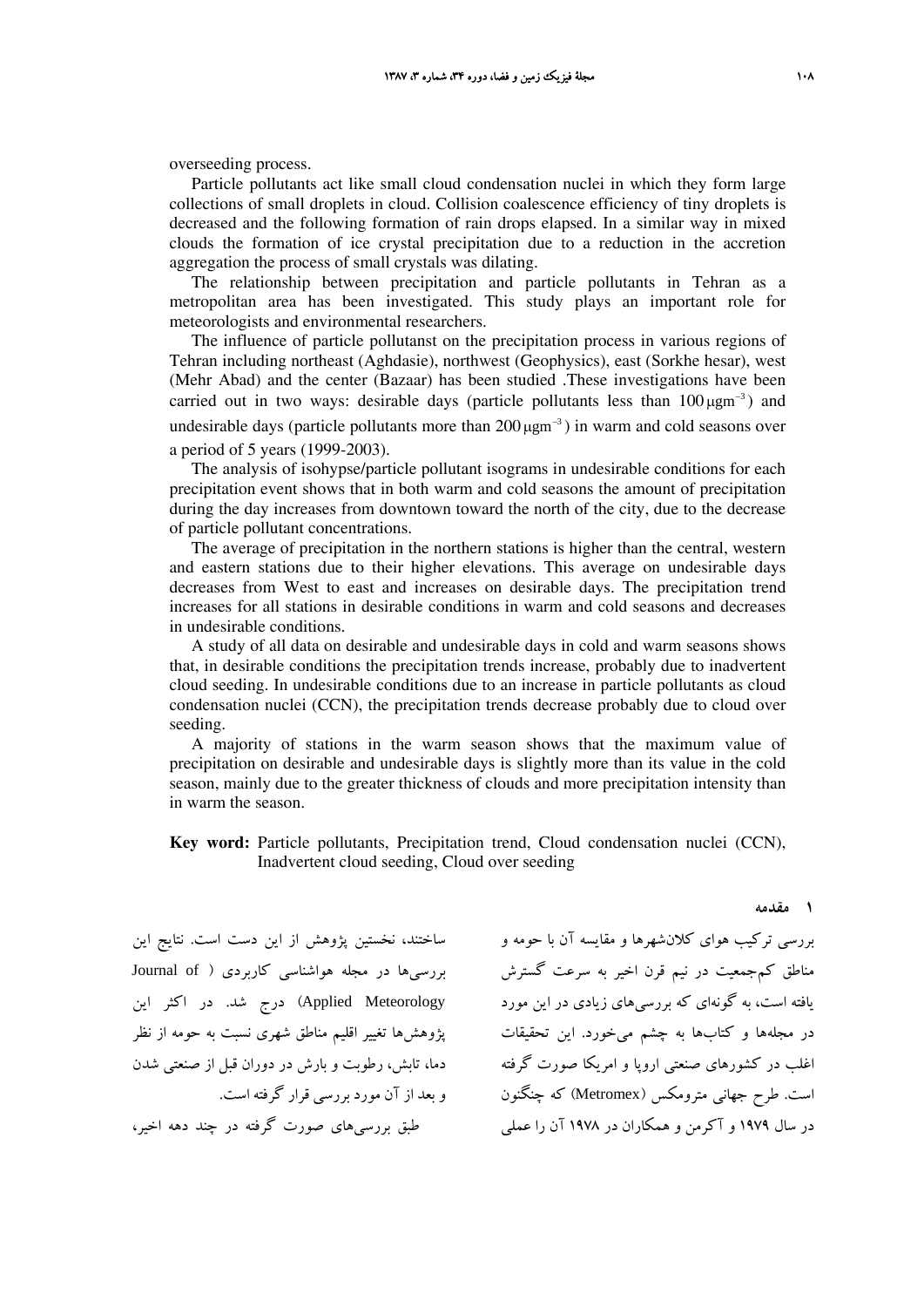افزايش آلودگي هواي كلان شهرها و مناطق صنعتي، موجب افزايش بيش از حد غلظت هواميزها در جو و كاهش مقدار بارش در ابرهاي همرفتي به دليل ايجاد جزيره گرمايي و فرايند فراباورسازي ابر شده است. (مارشال شفرد، 2005). خين و همكاران (2005)، در تحقيق ميداني و شبيهسازيهاي آزمايشگاهي متوجه شدند كه ابرهاي قارهاي تحت تأثير هواميزهاي ريز قارهاي نسبت به ابرهاي دريايي كه تحت تأثير هستههاي نمك درشتتر قرار دارند، داراي جريانهاي بالاروي قويتري هستند. بنابراين ابرهاي قارهاي همگرايي قويتري در لايه مرزي ايجاد ميكنند كه اين اغلب به ايجاد خط تندوزه منجر ميشود. در نتيجه هواميزهاي قارهاي ميتوانند گرمايش خالص جوي و توزيع قائم آن و ضحامت ابر و بارش و پوشش ابري را تحت تأثير قرار دهند و در حركات جوي و توازن تابشي نقش اساسي داشته باشند.

به تازگي نيز در يك پژوهش كه يانگ سانگ و همكاران (2007)، به انجام رساندند اثر متقابل ذرات شناور زيستمحيطي بر شرايط هواشناسي لايه مرزي روي چين بررسي شده است. در اين پژوهش مشاهده شد كه ذرات زيستمحيطي با قطر بزرگتر از 10 ميكرومتر در مناطقي كه داراي واريانس بيشتري از غلظت و جرم اين ذرات است واريانس وقوع بيشتري از تشكيل ابر و بارش در سطح هزار ميلي باروجود دارد.

در ايران نيز پژوهشهايي در اين مورد صورت گرفته است كه از جمله ميتوان به مقاله "تأثير توسعه شهرنشيني بر روي فرايند بارش در تهران" صادقيحسيني و راحلي سليمي (1381) اشاره كرد كه براساس آن از سال 1975 به بعد كه تهران درحكم يك شهر صنعتي مطرح شد و با افزايش تعداد رويدادهاي غبار مهدود، بارشهاي محلي در تهران كاهش يافته است، كه اين ميتواند دليلي بر افزايش شديد آلودگي و در نتيجه احتمالاً فرايند فراباروري باشد. در اين پژوهش كلانشهر تهران در مقام يكي از

شهرهاي آلوده جهان با جمعيتي بيش از 10 ميليون نفر انتخاب شده است و تأثير آلايندههاي ذرهاي روي بارش آن در دورهاي 5 ساله (1999 تا 2003) و در حوزه ايستگاههاي مناطق متفاوت شهري مورد بررسي قرار گرفته است. در اين بررسي كوشش شده تا الگويي براي تعيين روند بارش در هر ايستگاه برحسب ميزان آلودگي ذرهاي در فصول متفاوت گرم و سرد ارائه شود.

**2 مباني نظري**

هواميزهاي آلاينده همانند هستههاي ميعان كوچك ابر عمل ميكنند، كه تجمع بزرگي از قطركهاي كوچك، ابر را شكل ميدهند. اين فرايند بهطور منظم احتمال هماميزي و برخورد قطركها و فرايند تشكيل قطرات باران را كاهش ميدهد و به همين شكل نيز براساس فرايند بلور يخ، بارش يخي كاهش مييابد (روزنفلد، 2000). در نتيجه زمان براي تبديل آب محتوي ابر به قطرههايي به اندازه بارش، طولانيتر ميشود و رشد پخشي قطرههاي موجود در ابر به دليل تجمع زياد هستههاي ميعان ابر (CCN (و غلظت زياد قطركها، كاهش مييابد.

بوريز و همكاران (2003) روشن ساختند كه اضافه شدن مقدار  $1 \mu \text{g} \text{m}^{-3}$  هواميز زيستمحيطي به محيط با زمينه پاك، ميتواند آهنگ ريزش برف كوهساري را در كوههاي راكي تا 50% كاهش دهد. با بررسيهايي كه خين و همكاران (1999)، با غلظتهاي گوناگون هواميز روي ابر صورت دادند به اين نتيجه رسيدند كه هر چه غلظت هواميز بيشتر شود، قطركهاي ابر كوچكتر ميشوند و در نتيجه آهنگ شكلگيري قطره باران به تأخيرميافتد.

نوبر و همكاران (2002)، پي بردند كه آهنگ تبديل آب ابر به بارش بستگي به دما و غلظت قطركهاي پايه ابر دارد. اگر دما بيش از 263 كلوين و غلظت قطركها بيش از 7۵۰cm<sup>-3 </sup>باشد، شكل گيري بارش 26٪ نسبت به مقدار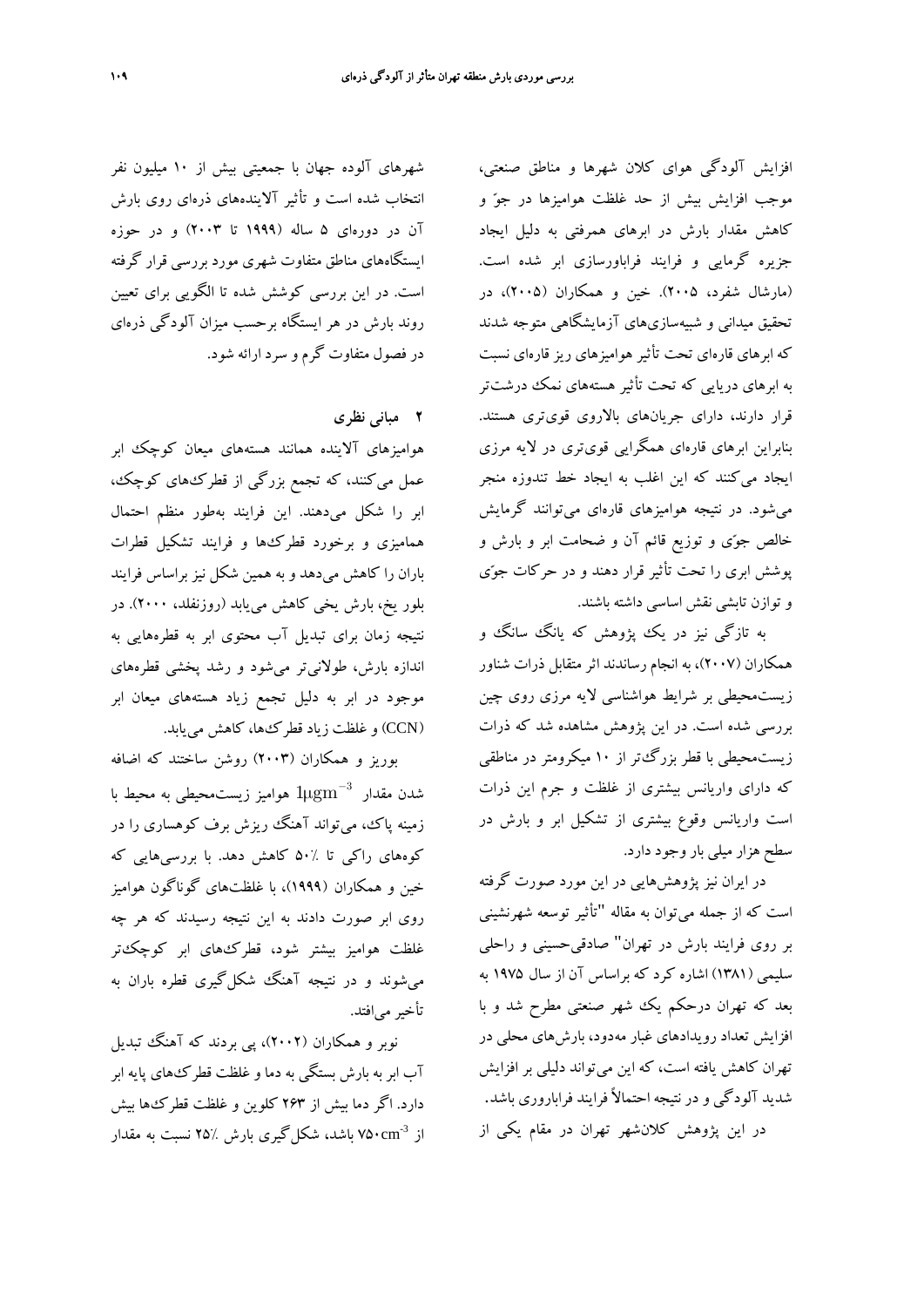اوليه خود كاهش مييابد.

لوهمن (2004) آهنگ كاهش ريزش برف را براساس مكان هندسي جمعآوري قطركها و تأثير هواميزها روي برف اندازهگيري كرد و به اين نتيجه دست يافت كه اگر نسبت شعاع قطره و قطرك جمعآوري شده از حدود 0/6 بيشتر شود كارايي جمعآوري قطره و قطرك كاهش مييابد. به اين ترتيب مكان هندسي جمعآوري قطرك و هواميز افزايش مييابد، قطر قطرههاي ابر و اندازه بلور برف رو به كاهش مييابد و در نتيجه آهنگ ريزش برف كاهش مييابد.

گيواتي و روزنفلد (2004 ) با بررسيهايي كه در مورد كاهش بارش روي مناطق ساحلي كاليفرنيا و فلسطين اشغالي انجام رساندند به اين نتيجه رسيدند كه روند كاهشي بارش مربوط به شهرها و مناطق صنعتي در بادسوي باد است و همچنين كاهش بارش در ابرهاي كمعمق معمولاً در تودههاي هواي سرد چرخندي اتفاق ميافتد كه آلودگي را از لايه مرزي ميگيرد. كاهش بارش در جهت فراشيب كوه اتفاق ميافتد در صورتي كه در سراشيب كوه با افزايش بارش همراه است. براساس ملاكهاي موجود هواميزهاي آلاينده هوا كه وارد ابرهاي كوهساري ميشوند باعث كاهش سرعت همآميزي قطركهاي ابر و برفكزني در بارشهاي يخي ميشوند. اين پژوهشها نشان دادند كه غلظت زياد هواميزهاي محيطي ميتوانند بين 15 تا 25 درصد مقدار بارش سالانه در اين مناطق را كاهش دهند.

**3 روش تحقيق**

از آن جا كه تهران بزرگ پايتختي با بافت نسبتاً صنعتي و پرجمعيت است، انتظار ميرود كه ميزان آلايندهها در اين شهر با رشد جمعيت افزايش يابد و اين تحول باعث ايجاد تغييراتي در عنصرهواشناختي بارش شود.

آلاينده مورد نظر در اين پژوهش ذرات شناور با

واحد اندازهگيري ميكروگرم ذره بر مترمكعب هوا است. ايستگاههاي آلودگيسنجي و هواشناسي كه اين آلايندهها و بارش در آنها اندازهگيري ميشوند در نقاط متفاوت تهران اعم از شمال (اقدسيه)، شمال غرب (ژئوفيزيك)، شرق (سرخهحصار)، غرب (مهرآباد) و به مركزيت ايستگاه بازار قرار دارند. هدف از اين پژوهش بررسي تأثير آلودگي ذرهاي مناطق متفاوت تهران بر بارش منطقه در يك دوره 5 ساله از 1999 تا 2003 است. به اين منظور ايستگاه بازار درحكم ناحيه مركزي تهران انتخاب شد و براساس استاندارد سازمان محيطزيست (جدول 1) روزهايي كه مقدار اين آلايندهها از μ 200 بيشتر بود بهمثابه روزهاي نامطلوب انتخاب <sup>−</sup>gm <sup>3</sup> شد. به همين ترتيب طي همان سالهاي آماري روز هايي كه بازار از نظر محيطزيست در نقش روز مطلوب الايندههاي ذرهاي كمتر از −100 (۱۰۰µgm) آلايندههاي ذرهاي كمتر از انتخاب شد (جدول 1).

پس از جمعآوري اطلاعات از مقادير آلودگي در حد مطلوب و نا مطلوب، دادههاي مربوط به ميزان بارش روزانه بلافاصله پس از اين رويداد ها نيزدريافت شد.

**جدول .1** استاندارد سنجش شرايط متفاوت كيفيت هوا (سازمان محيط زيست).

|         | وضعیت پاک سالم ناسالم بسیارناسالم خطرناک                                                                                                                                                                                                                                                                                                                                                                                                                                   |       |  |  |  |
|---------|----------------------------------------------------------------------------------------------------------------------------------------------------------------------------------------------------------------------------------------------------------------------------------------------------------------------------------------------------------------------------------------------------------------------------------------------------------------------------|-------|--|--|--|
|         | $\mathbf{r} \cdot \mathbf{r}$ $\mathbf{r} \cdot \mathbf{r} \cdot \mathbf{r} \cdot \mathbf{r}$ $\mathbf{r} \cdot \mathbf{r} \cdot \mathbf{r} \cdot \mathbf{r} \cdot \mathbf{r} \cdot \mathbf{r} \cdot \mathbf{r} \cdot \mathbf{r} \cdot \mathbf{r} \cdot \mathbf{r} \cdot \mathbf{r} \cdot \mathbf{r} \cdot \mathbf{r} \cdot \mathbf{r} \cdot \mathbf{r} \cdot \mathbf{r} \cdot \mathbf{r} \cdot \mathbf{r} \cdot \mathbf{r} \cdot \mathbf{r} \cdot \mathbf{r} \cdot \math$ |       |  |  |  |
|         |                                                                                                                                                                                                                                                                                                                                                                                                                                                                            |       |  |  |  |
| نامطلوب |                                                                                                                                                                                                                                                                                                                                                                                                                                                                            | مطلوب |  |  |  |

**4 تحليل دادهها و بحث نتايج**

با توجه به موقعيت جغرافيايي ايستگاهها و مقايسه روزهاي آلوده نامطلوب و مطلوب نمودارهاي همآلودگي- همباران و نمودارهاي روند تغييرات بارش بر اساس آلودگي ذرهاي در ايستگاههاي متفاوت تهران طي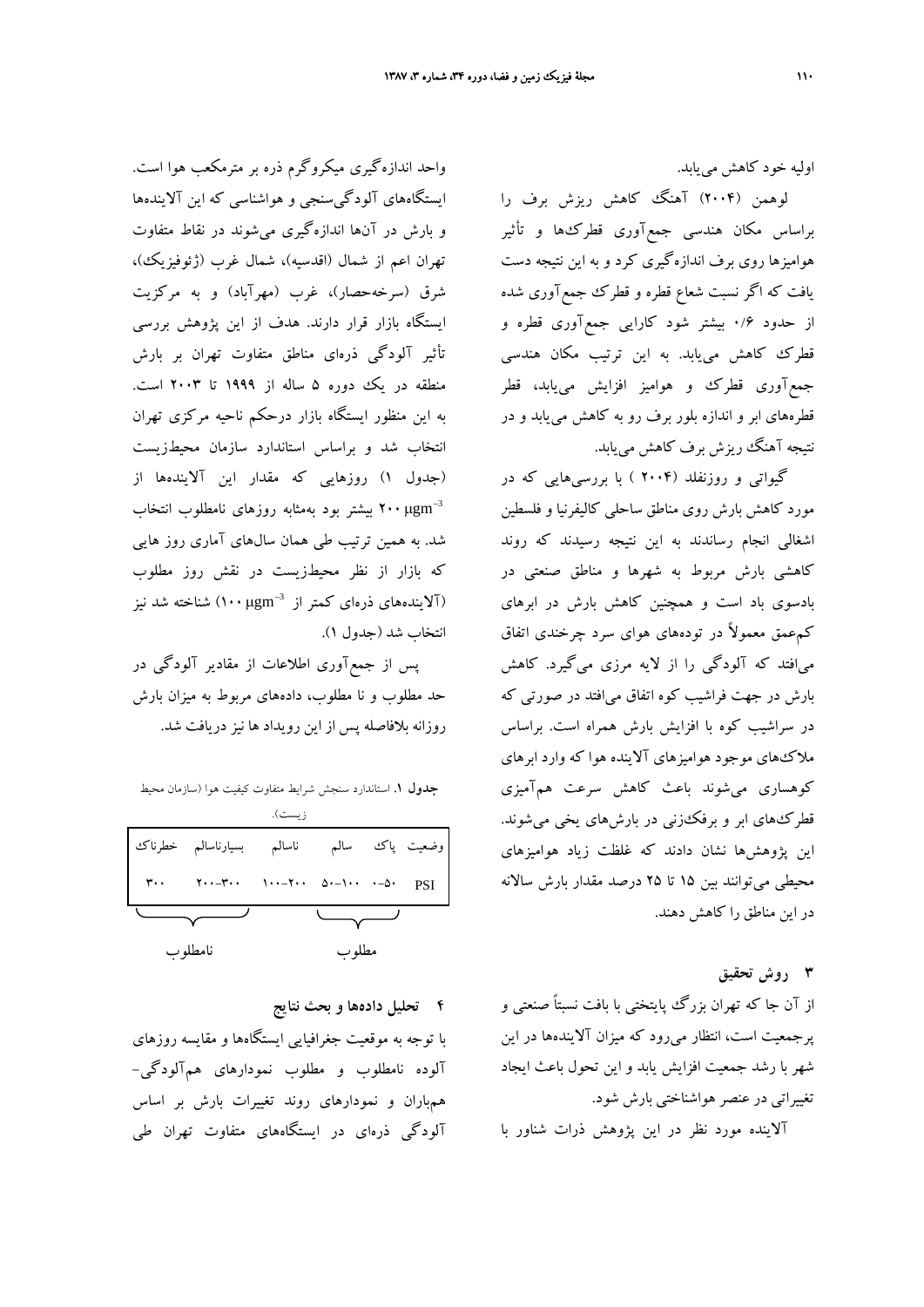روزهاي مشخص شده در مدت آماري 5 ساله رسم و تحليل ميشوند.

**1-4 بررسي نقشههاي همآلودگي- همباران** ابتدا ايستگاههاي آلودگيسنجي و هواشناسي طبق موقعيتهاي جغرافيايي آنها روي نقشه شهر تهران، مكانيابي شدند.

نقشههاي همآلودگي- همباران براي روزهاي آلودگي ذرهاي در حد نامطلوب و مطلوب رسم شده كه تعدادي از آنها براي نمونه در اين مقاله آورده شده است.

شكل 1 مربوط به روز آلوده نامطلوب در تاريخ 13/6/1999 است. در اين شكل مشاهده ميشود كه بيشترين مقدار آلودگي ذرهاي (3′γ۲۰ µgm) در مركز تهران رخ داده است و آلودگي به سمت شمال شهر كاهش مييابد و به كمترين مقدار خود ميرسد. همچنين خطوط همباران نشان ميدهند كه مقدار بارش از شمال به سمت جنوب و جنوب شرقي كاسته ميشود.

شكل 2 مربوط به روز آلوده نامطلوب در تاريخ 15/10/2000 است. در اين شكل مشاهده ميشود كه مركز تهران داراي بيشترين مقدار آلودگي است و به سمت شمال و شمال شرق از مقدار آلودگي كاسته ميشود. باران در شمال شرق داراي بيشترين مقدار است و به همين ترتيب به سمت جنوب و جنوب غربي مقدار آن كاهش مييابد.

شكل 3 مربوط به روز آلوده نامطلوب در تاريخ 11/12/2002 است. در اين شكل مشاهده ميشود كه مركز تهران بيشترين مقدار آلودگي را داشته و به سمت شمال و شمال شرق از مقدار آن كاسته شده است. اين در صورتي است كه بارش در بخش شمال و شمال شرقي داراي بيشترين مقدار است و به سمت مركز و جنوب از مقدار آن كاسته ميشود.

شكل 4 مربوط به روز آلوده مطلوب در تاريخ 20/1/2001 است. در اين شكل مشاهده ميشود كه مركز تهران و بخشهاي جنوب شرقي بيشترين مقدار آلودگي را دارد و با رسم همآلودگيها، به سمت شمال از مقدار آن كاسته ميشود. در صورتي كه بارش در بخشهاي شمال و شمال غرب بيشترين مقدار است و به سمت جنوب و جنوب شرق از مقدار آن كاسته ميشود.

شكل 5 مربوط به ميانگين هم آلودگي- هم باران (آلودگي ذرهاي در حد نامطلوب) از سال1999 تا 2003 است. در اين شكل مشاهده ميشود كه در شرايط ميانگين، بارش از شمال به سمت جنوب شرق با افزايش آلودگي، كاهش مييابد. از طرفي ميانگين بارش از غرب به شرق با افزايش آلودگي كاهش مييابد.

شكل 6 مربوط به ميانگين هم آلودگي- هم باران (آلودگي ذرهاي در حد مطلوب) از سال 1999 تا 2003 است. در اين شكل مشاهده ميشود كه در شرايط ميانگين، بارش از شمال به سمت جنوب با افزايش آلودگي، كاهش يافته و همچنين از غرب به شرق نيز با افزايش آلودگي، بارش افزايش يافته است.

از تحليل كلي شكلهاي 1تا 6 در شرايط آلودگي مطلوب، نامطلوب و شرايط ميانگين اين دو حالت چنين بر ميآيد: در اثر پخش آلايندههاي ذرهاي از سمت جنوب و مركز شهر به سمت شمال شهر با باد دشتكوه در طي روز و در نتيجه كاهش غلظت آلايندههاي ذرهاي از جنوب به شمال بارش در اين جهت افزايش مييابد. اين افزايش بارش نه فقط بهدليل افزايش بارش با ارتفاع است بلكه احتمالاً بهدليل فرايند بارورسازي غيرعمدي ابر در كلان شهر تهران روي ميدهد. به اينترتيب كاهش بارش از شمال به جنوب احتمالاً بهدليل فرايند فرابارورسازي ابر در اثر تجمع فوقالعاده زياد غلظت آلايندهها در مركز شهر تهران بهعلت تراكم بيشتر جمعيت و همچنين باد كوهدشت شبانه است.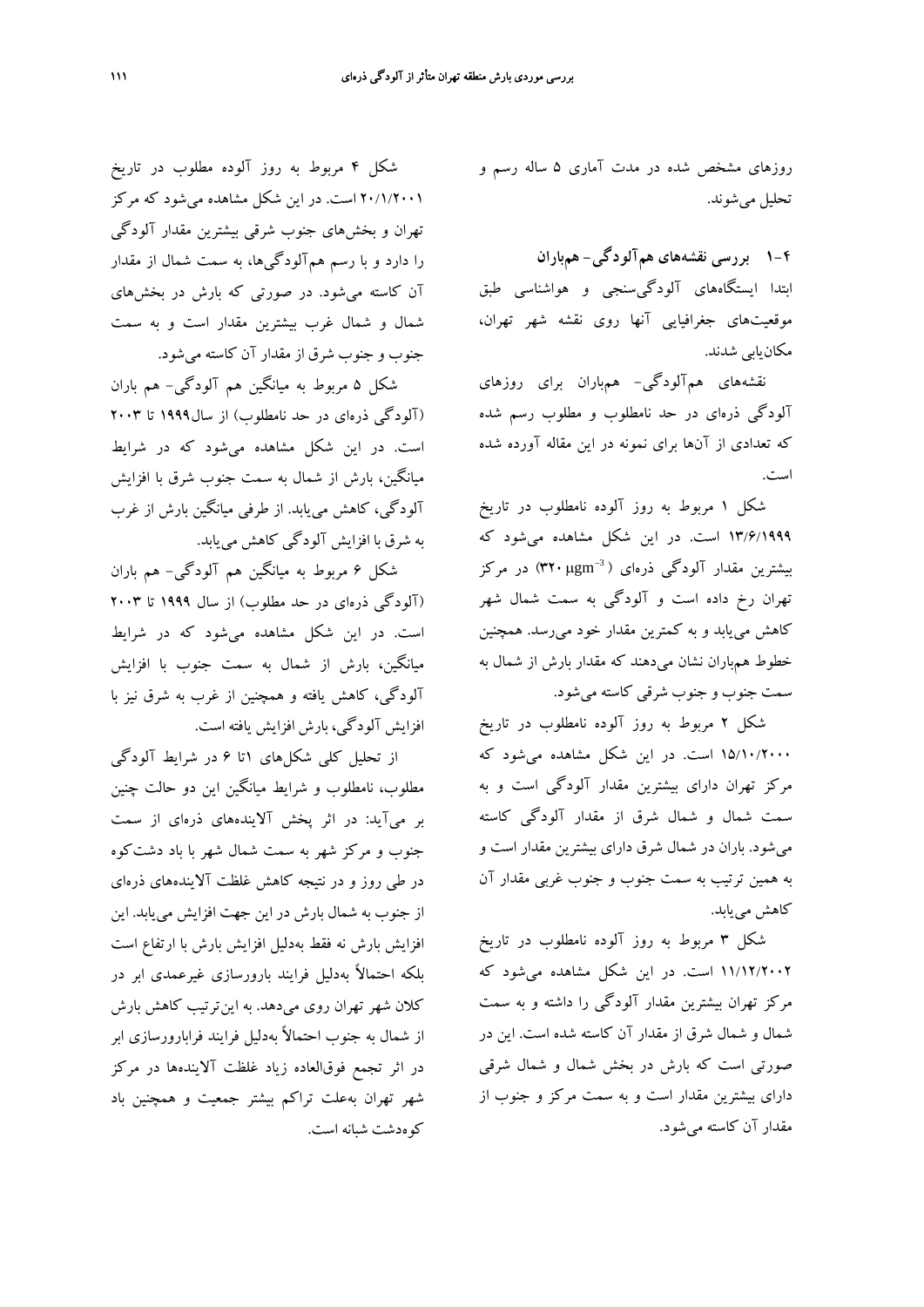

**شكل .1** نقشه همآلودگي و همباران (آلودگي ذره اي در حد نامطلوب) در تاريخ 13-7-1997 فاصله خطوط همباران 0/25 ميليمتر و فاصله خطوط همآلودگي 20 ميكروگرم بر متر مكعب.



**شكل .2** همانند شكل 1 ولي براي تاريخ 15-10-2000 و فاصله خطوط همباران 0/5 ميليمتر و فاصله خطوط همآلودگي 20 ميكروگرم بر متر مكعب.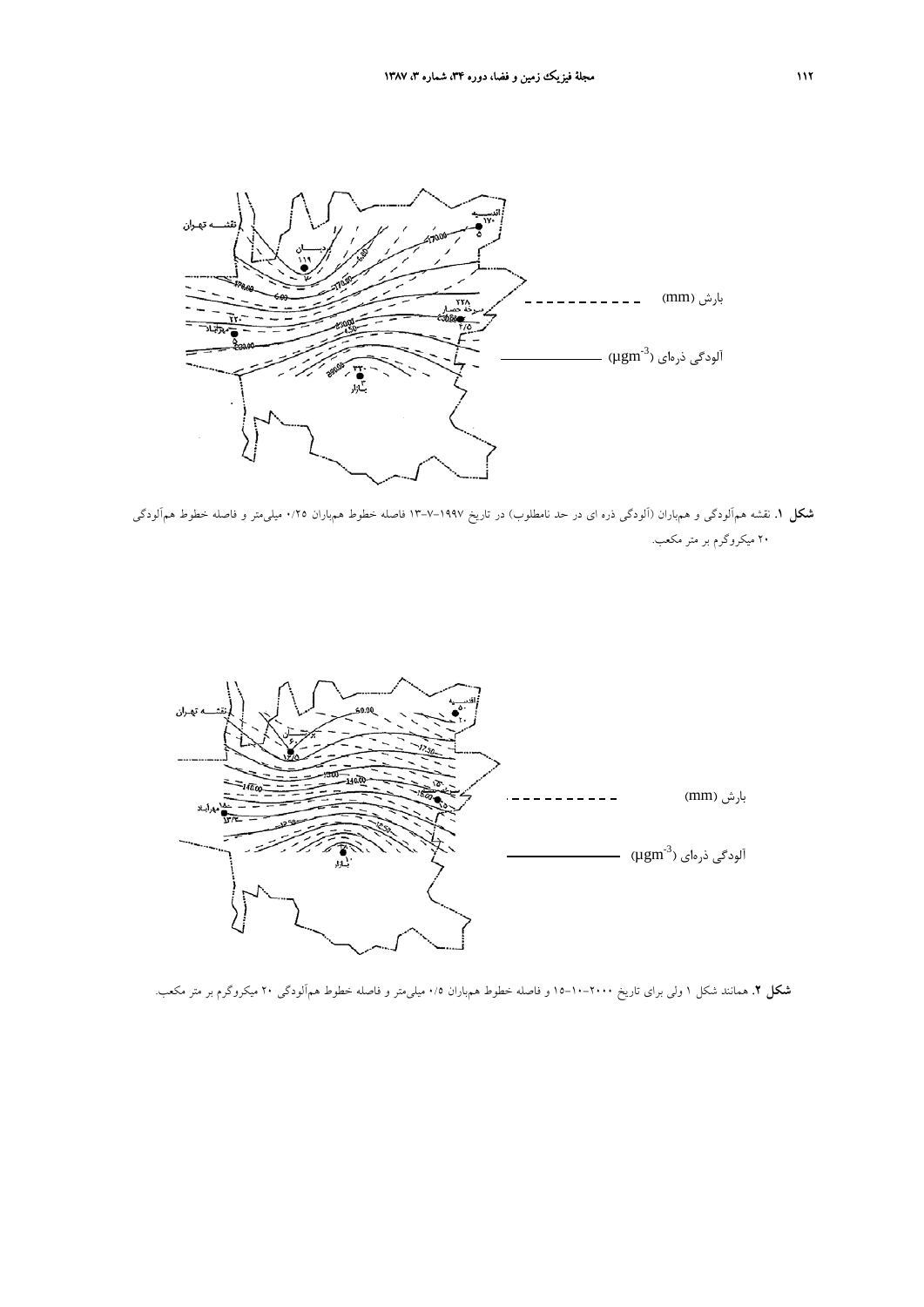

**شكل .3** همانند شكل 1 ولي براي تاريخ 11-12-2002 و فاصله خطوط همباران 0/4 ميليمتر و فاصله خطوط همآلودگي 20 ميكروگرم بر متر معكب.



**شكل .4** همانند شكل 1 (آلودگي در حد مطلوب) ولي براي تاريخ 20-1-2001 و فاصله خطوط همباران 0/2 ميليمتر و فاصله خطوط همآلودگي 1 ميكروگرم بر متر مكعب.



**شكل .5** نقشه ميانگين 5 ساله (1999 تا 2003) همآلودگي و همباران (آلودگي در حد مطلوب) فاصله خطوط همباران 0/1 ميليمتر و فاصله خطوط همآلودگي 1 ميكروگرم بر متر مكعب.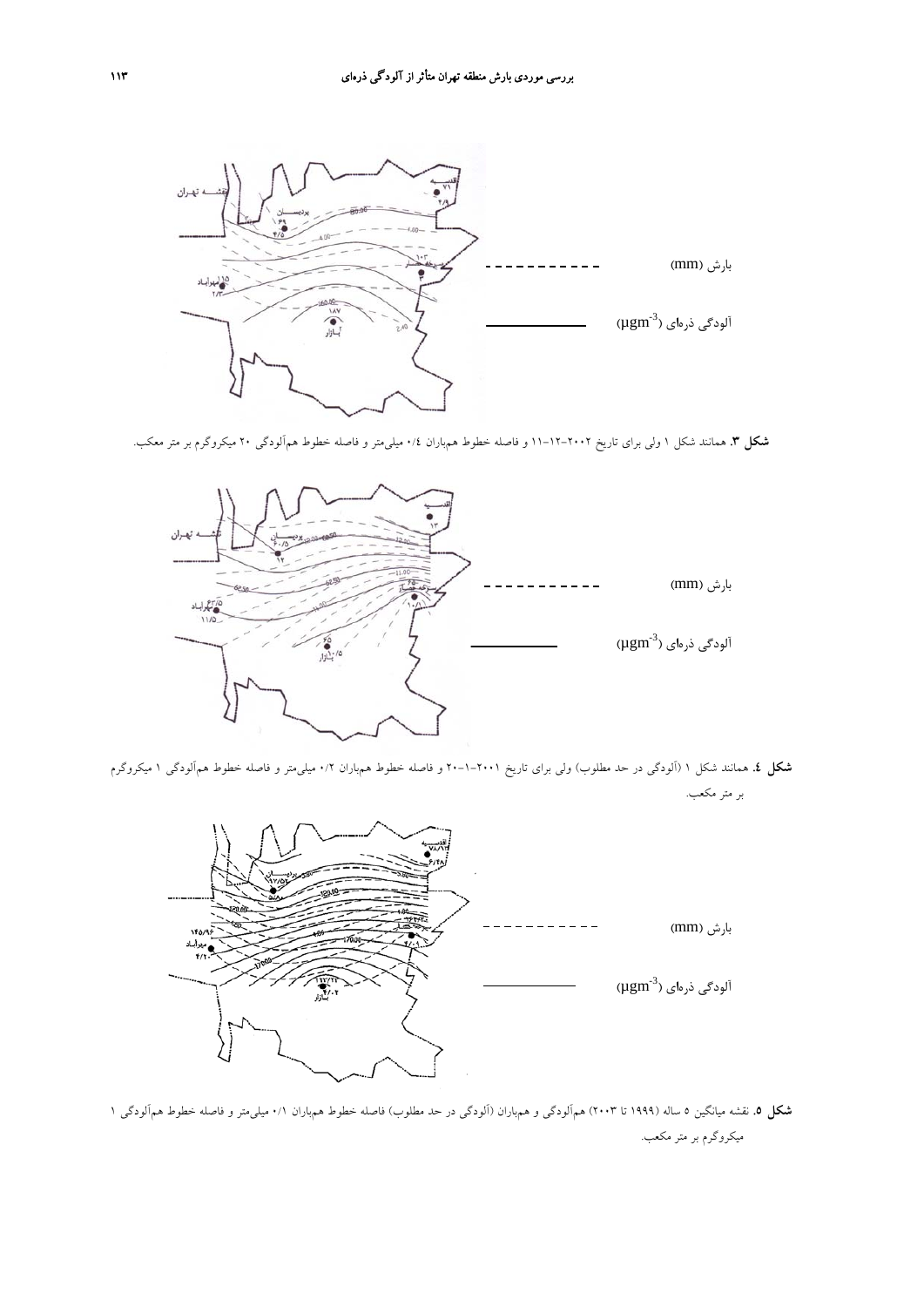

**شكل .6** نقشه ميانگين 5 ساله (1999 تا 2003) همآلودگي و همباران (آلودگي در حد مطلوب) فاصله خطوط همباران 0/1 ميليمتر و فاصله خطوط همآلودگي 1 ميكروگرم بر متر مكعب.

**2-4 بررسي روند تغييرات بارش- آلودگي ذرهاي ايستگاهها در روزهاي نامطلوب و مطلوب در فصول گرم و سرد از سال 1999 تا 2003** در كلانشهر تهران تفاوت ارتفاع بين پستترين ايستگاه يعني مهرآباد 1190/2 متر در غرب و مرتفعترين ايستگاه يعني اقدسيه 1540/2 متر در شمال شهر تقريباً حدود 350 متر است. اين تفاوت ميتواند در مقدار بارش باريده در نقاط متفاوت كلان شهر تهران مؤثر باشد. به اين منظور ميانگين كل بارش در يك دوره 5 ساله از (1999تا 2003) براي همة ايستگاههاي هواشناسي محاسبه و به شكل نقطهچين در شكلهاي 7 تا 11 نشان داده شده است.

بررسي اين ميانگينها نشان ميدهد در ايستگاههاي شمال شهر به دليل ارتفاع بيشتر، ميانگين كل بارش آنها نسبت به مناطق مركزي و جنوبي بيشتراست.

براي بررسي تأثير غلظت هواميزهاي ذرهاي بر فرايند بارش روند تغييرات بارش- آلودگي ذرهاي در هر ايستگاه بهطور مجزا مورد بررسي قرار گرفت.

همانطور كه در شكلهاي 7 تا 11 مشاهده ميشود روند بارش در همه ايستگاهها به طور مشابه و به ترتيب زير

است:

در فصل سرد، تغييرات بارش در شرايط مطلوب آلودگي (سمت چپ نمودارها، منحني توپر) افزايشي است و در شرايط نامطلوب (سمت راست نمودارها، منحني توپر) اين روند تغييرات بارش كاهشي است.

در فصل گرم، تغييرات بارش در شرايط مطلوب (سمت چپ نمودارها، منحني خطچين) افزايشي است و در شرايط نامطلوب (سمت راست نمودارها، منحني خطچين) با افزايش آلودگي روند تغييرات بارش كاهشي است.

## **5 تحليل كلي نتايج روندهاي بارش در ايستگاههاي تهران**

با انطباق كل دادههاي بهدست آمده از روزهاي مطلوب و نامطلوب (هم در فصل گرم و هم در فصل سرد) در شكلهاي ،7 ،8 ،9 10 و 11 ميتوان به وضوح بيشينه و كمينه بارش را با توجه به مقدار آلودگي مشاهده كرد. همانطور كه در شكلهاي فوق نشان داده شده است، در μ 100 (<sup>−</sup>gm <sup>3</sup> شرايط مطلوب (آلايندههاي ذرهاي كمتر از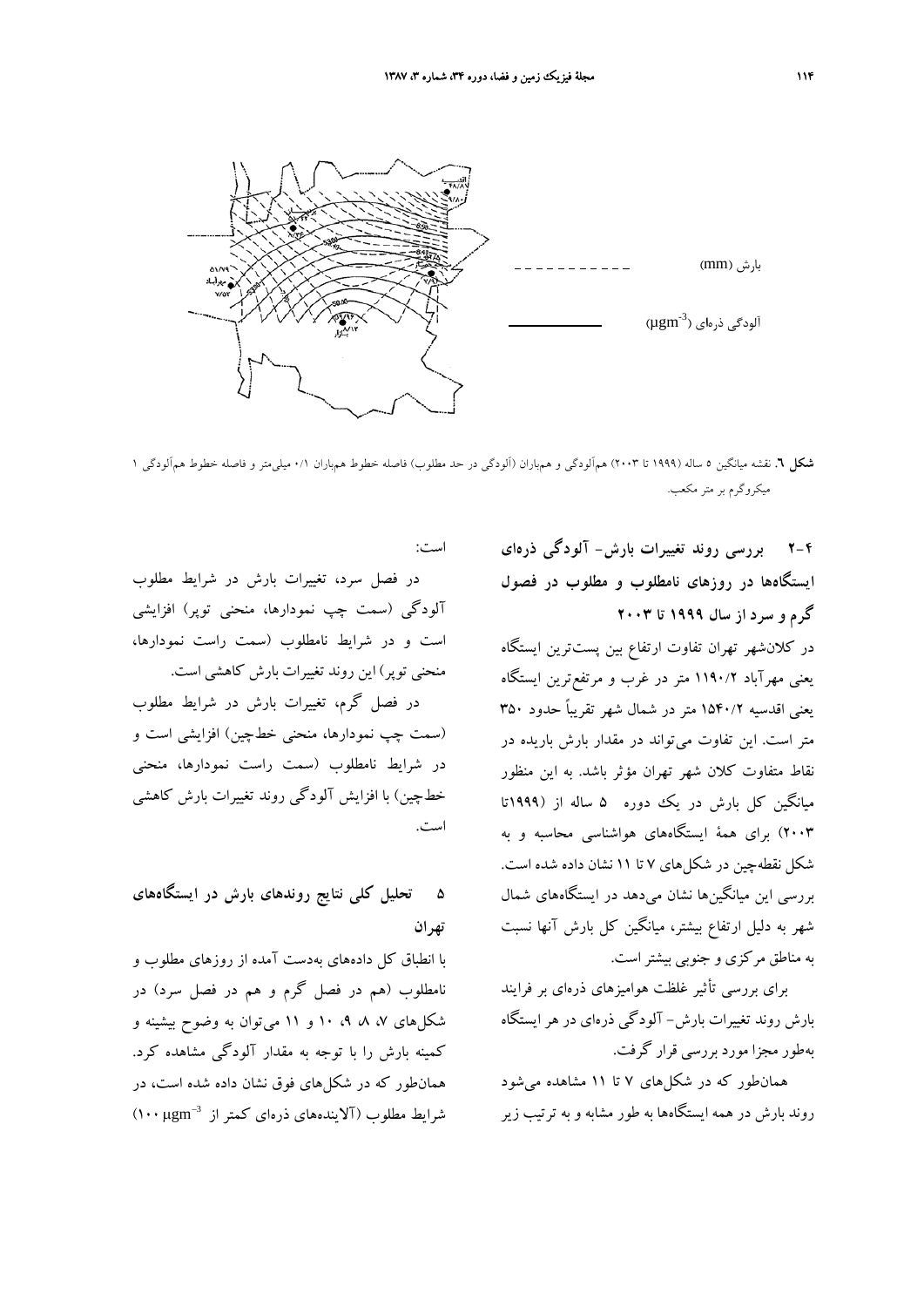

**شكل .8** مانند شكل 7 ولي براي ايستگاه مهرآباد از سال 1999 تا .2003



**شكل .9** مانند شكل 7 ولي براي ايستگاه پرديسان از سال 1999 تا .2003



**شكل .10** مانند شكل 7 ولي براي ايستگاه اقدسيه از سال 1999 تا .2003



**شكل .11** مانند شكل 7 ولي براي ايستگاه سرخه حصار از سال 1999 تا  $\mathbf{y} \cdot \cdot \mathbf{y}$ 

هر چه آلودگي بيشتر شود روند بارش افزايش مييابد و اين افزايش احتمالاً به دليل فرايند بارورسازي غيرعمدي ابر است. با افزايش تدريجي آلودگي از شرايط مطلوب به شرايط نامطلوب (آلايندههاي ذرهاي بيشتر از از ميزان بارش كاسته شده و در اين صورت (۲۰۰ $\mu {\rm gm}^{-3}$ روند بارش كاهشي ميشود. اين روند تا حد كمينه بارش در مقابل حداكثر آلودگي در شرايط نامطلوب ادامه مييابد. بهعبارت ديگر افزايش آلودگي و افزايش غلظت هستههاي ميعان منتج از آنها موجب كاهش پتانسيل بارش ميشود كه اين امر احتمالاً به دليل فرايند فرابارورسازي ابر است. اين نتايج با فعاليتهاي مارشال شفرد (2005)، گيواتي و روزنفلد (2004) كه تأثير آلايندههاي ذرهاي را روي فرايند بارش در مناطق شهري و آلوده امريكا و فلسطين اشغالي بررسي كردهاند مطابقت دارد.

از آنجا كه در فصول گرم پذيرش بخارآب ابرها براي اشباع شدن طبيعتاً خيلي بيشتر از فصول سرد است، بنابراين ضخامت و آب قابل بارش ابر و در نتيجه شدت بارش افزايش مييابد. اين بدين معني است كه نقاط بيشينه تغييرات روند بارش در فصول گرم، اغلب بيشتر از فصول سرد سال است.



**شكل .7** ميانگين كل بارش (نقطهچين) و روندهاي تحليلي در روزهاي نامطلوب (سمت راست) و مطلوب (سمت چپ) هم در فصل گرم (مربعها و منحني خطچين) و هم در فصل سرد (مثلثها و خط پيوسته) در ايستگاه بازار از سال 1999 تا .2003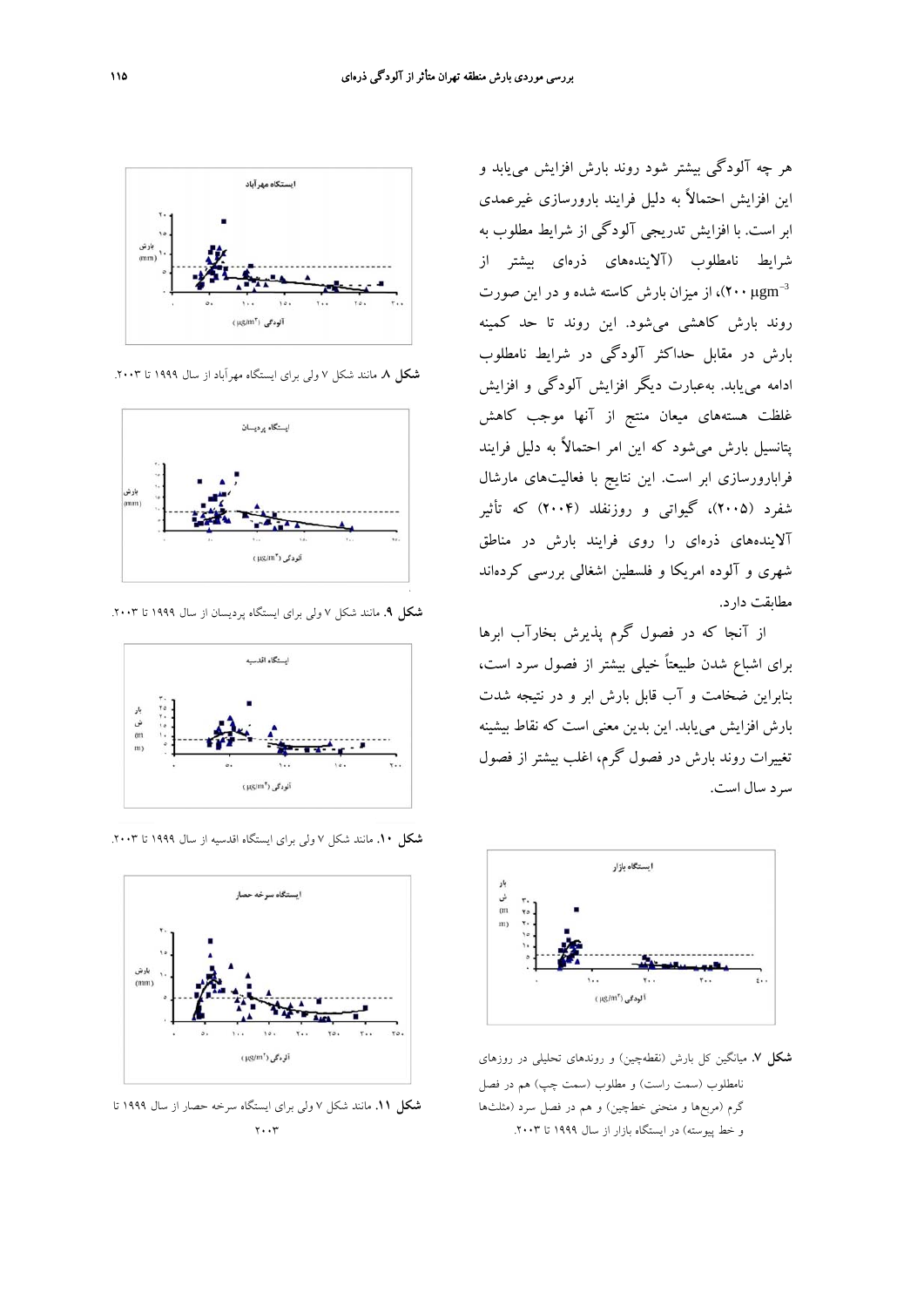فرابارورسازي ابر است.

.4 اكثراً در فصول گرم نقاط بيشينه بارش در شرايط مطلوب و نامطلوب آلودگي، اندكي از نقاط بيشينه در فصول سرد سال بيشتر است كه علت آن ضخامت بيشتر ابرها در فصل تابستان و شدت بارش بيشتر آنها است.

**منابع**

- صادقيحسيني، ع. و راحلي سليمي، ج،. ،1381 تأثير توسعه شهرنشيني بر روي فرايند بارش در تهران، مجله فيزيك زمين و فضا، جلد ٢٨، شماره ٢، ص ٤٥-٥١.
- Ackerman, B., Changnon, S, A., Dzurisin, G., Gatz, D. F., Gatz, D. F., Grosh, R. C., Hilberg, S. D., Huff, F. A., Mansell, J. W., Ochs, H. T., Peden, M. E., Schickendanz, P. T., Semonin, R. g., and Vogel, J. L. 1978, Summary of Metromex, vol 2: Causes of precipitation Anomalies, lll. State water surv. Bull., **63**, 395 pp.
- Borys, R. D., Lowenthal, H., Chon, S. A., and Brown, W. O. J., 2003, Mountain and radar measurements of anthropogenic aerosol effects on snow growth and snow fall rate. Geophys. Res. Lett. **30**, 1538, dov. 10. 1029/2002 GL016855.
- Changnon, S, A., Jr. 1979, Rainfall changes in summer caused by St. Louis. Science., **205**, 402-404.
- Givati, A., Rosenfeld, O., 2004, Quantifying Precipitation Suppression Due To Air Pollution. J. Atmos. Sci. vol. 43. The Hebrew University of Jerusalem 91904, Israel.
- Khain, A., Pokrovsky, A., and Sednev, I., 1999, Some effects of cloud-aerosol interaction on cloud microphysics structure and precipitation formation: numerical experiments with a spectral microphysics cloud ensemble model. Atmos. Res., **52**, 195-220.
- Khain, A., Rosenfeld, D., and Pokrovsky, A., 2005, Aerosol impact on the dynamics and microphysics of deep convective clouds. Q. J. Roy. Meteor. Soc., **131**, 2639-2663.
- Lohmann, U., 2004, Can anthropogenic aerosols decrease the snow fall rate? Dept. of physics and Atmos. Sci. J. Nova Scotion. B 3H 315, Canada.

**6 نتيجهگيري** با توجه به بررسيهاي به عمل آمده در ايستگاههاي پنجگانه هواشناسي تهران و براساس دادههاي بازار در مقايسه با سايرايستگاهها نتايج زير به دست آمده است:

- .1 بررسي نقشههاي همباران- همآلاينده، براي هر رويداد بارش در شرايط نامطلوب در فصل گرم و سرد نشان ميدهد كه در طي روز با كاهش غلظت آلايندههاي ذرهاي از مركز شهر به سمت شمال شهر، بارش از مركز شهر به سمت شمال شهر افزايش مييابد. اين در صورتي است كه در شرايط مطلوب (پاك) گاهي در مناطق غربي و شرقي و مركزي بارش بيشتري نسبت به شمال شهر اتفاق افتاده است.
- .2 در شرايط نامطلوب ميانگين كل بارش ايستگاهها از غرب به سمت شرق كاهش مييابد كه اين عمدتاً به دليل ورود سامانههاي غربي و جاروب كردن آلودگي از غرب به شرق، افزايش غلظت آلايندهها و ايجاد شرايط فرابارورسازي در ابر است. در مقابل در وضعيت مطلوب ميانگين كل بارش ايستگاهها از غرب به شرق، با افزايش غلظت آلايندهها، بيشتر ميشود كه احتمالاً دليل آن پديده بارورسازي غيرعمدي ابر است.
- .3 از انطباق دادههاي روزهاي آلودگي در حد مطلوب و نامطلوب (هم در فصل گرم و هم در فصل سرد) با توجه به مقدار آلودگي، به وضوح بيشينه و كمينه بارش مربوطه مشاهده ميشود. در شرايط مطلوب هر چه آلودگي از جنوب تهران به سمت شمال تهران بيشتر شود، روند بارش افزايش بيشتري مييابد كه احتمالاً دليل آن فرايند بارورسازي غيرعمدي در ابر است. در شرايط نامطلوب با افزايش آلودگي و افزايش غلظت هستههاي ميعان، پتانسيل بارش كاهش مييابد و روند بارش از شمال تهران به سمت جنوب تهران كاهشي است كه احتمالاً دليل آن فرايند